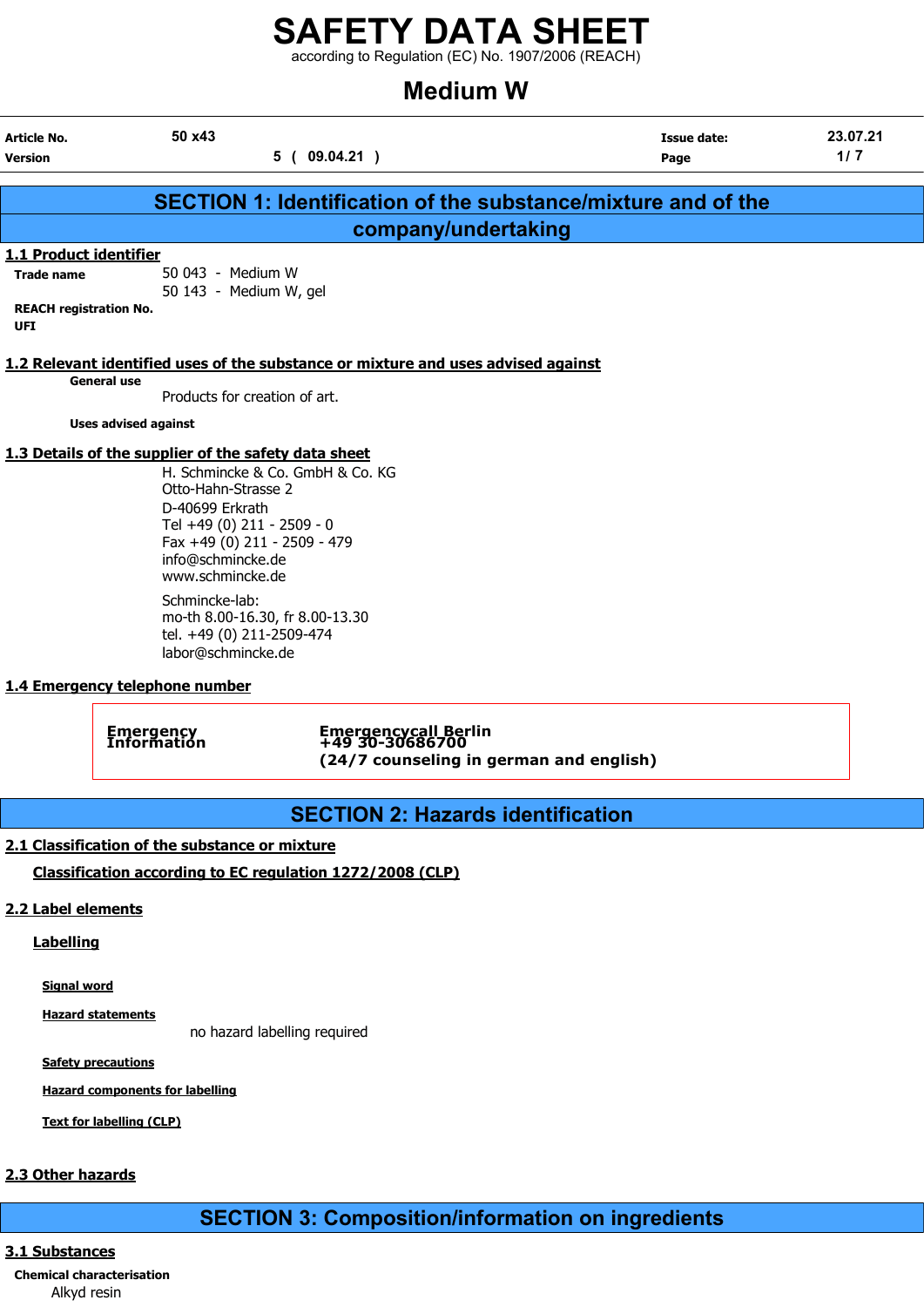## SAFETY DATA SHEET according to Regulation (EC) No. 1907/2006 (REACH)

# Medium W

| Article No.    | 50 x43 |          | <b>Issue date:</b> | 23.07.21 |
|----------------|--------|----------|--------------------|----------|
| <b>Version</b> |        | 09.04.21 | Page               | 217      |

CAS-Number EINECS / ELINCS / NLP EU index number Customs tariff number REACH registration No. RTECS-no. Hazchem-Code CI-Number

## 3.2 Mixtures

Additional information

## SECTION 4: First aid measures

## 4.1 Description of first aid measures

#### General information

If you feel unwell, seek medical advice (show the label where possible).

#### In case of inhalation

Provide fresh air. Seek medical attention if problems persist.

## In case of skin contact

Remove residues with soap and water. In case of skin irritation, consult a physician.

#### After eye contact

If product gets into the eye, keep eyelid open and rinse immediately with large quantities of water, for at least 10 - 15 minutes. Seek medical attention if irritation persists.

#### After swallowing

Rinse mouth with water. Seek medical treatment in case of troubles.

## 4.2 Most important symptoms and effects, both acute and delayed

## 4.3 Indication of any immediate medical attention and special treatment needed

## SECTION 5: Firefighting measures

## 5.1 Extinguishing media

#### Suitable extinguishing media

Co-ordinate fire-fighting measures to the fire surroundings.

Extinguishing media which must not be used for safety reasons

strong water jet

## 5.2 Special hazards arising from the substance or mixture

In case of fire may be liberated: Carbon monoxide and carbon dioxide

## 5.3 Advice for firefighters

Special protective equipment for firefighters Use appropriate respiratory protection.

## Additional information

## SECTION 6: Accidental release measures

## 6.1 Personal precautions, protective equipment and emergency procedures

Avoid contact with skin, eyes, and clothing.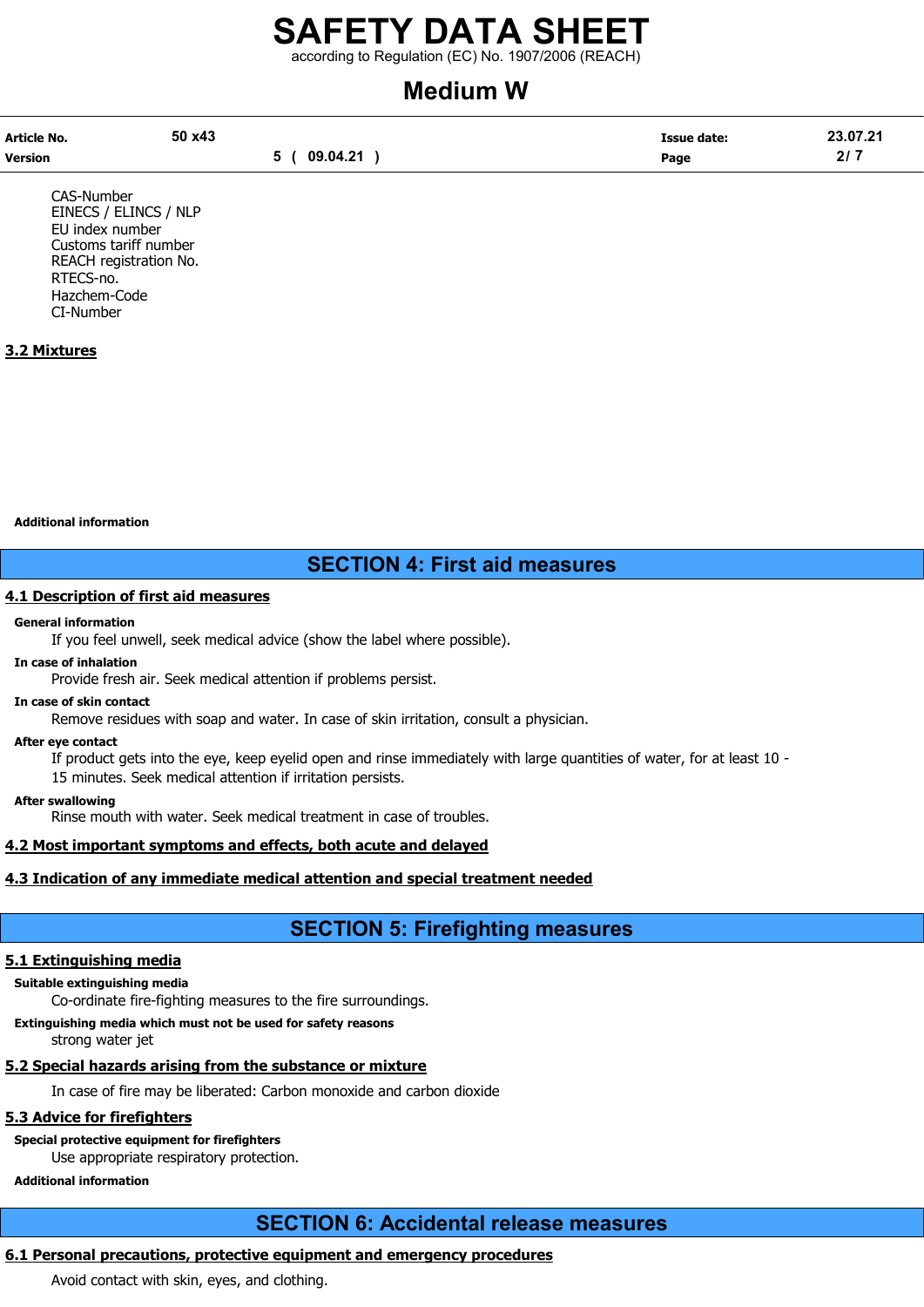according to Regulation (EC) No. 1907/2006 (REACH)

# Medium W

| <b>Article No.</b> | 50 x43 |          | <b>Issue date:</b> | 23.07.21 |
|--------------------|--------|----------|--------------------|----------|
| <b>Version</b>     |        | 09.04.21 | Page               | 3/7      |

### 6.2 environmental precautions

Discharge into the environment must be avoided.

## 6.3 Methods and material for containment and cleaning up

Methods for cleaning up

Collect spilled material using paper towels and dispose.

#### Additional information

## 6.4 Reference to other sections

Dispose of waste according to applicable legislation.

## SECTION 7: Handling and storage

## 7.1 Precautions for safe handling

#### Advices on safe handling

Handle in accordance with good industrial hygiene and safety practice.

Precautions against fire and explosion

No special measures are required.

## 7.2 Conditions for safe storage, including any incompatibilities

## Requirements for storerooms and containers

Hints on joint storage Storage class Further details Protect from frost and exposure to sun.

## 7.3 Specific end use(s)

SECTION 8: Exposure controls/personal protection

## 8.1 Control parameters

## 8.2 Exposure controls

#### Occupational exposure controls

#### Respiratory protection

With correct and proper use, and under normal conditions, breathing protection is not required.

### Hand protection

Qualified materials: Butyl caoutchouc (butyl rubber)

Layer thickness > 0,50 mm

Breakthrough time < 60 min

Butoflex 650 - MAPA GmbH, Industriestraße 21- 25, D-27404 Zeven, Internet: www.mapa-pro.de

All information was derived in accordance with EU directive 89/686/EWG and the resultant EN 374 in cooperation with MAPA GmbH. This recommendation applies exclusively to the product and use named in Section 1. In the event of commingling or deviating conditions, contact the suppliers of CE-approved gloves. This information is abased on our current state of knowledge and describes the security standards applicable to our product for the purpose provided.

## Eye protection

Goggles

Body protection

Wear suitable protective clothing. Wash contaminated clothing prior to re-use.

#### General protection and hygiene measures

Handle in accordance with good industrial hygiene and safety practice. Wash hands thoroughly after handling.

## SECTION 9: Physical and chemical properties

## 9.1 information on basic physical and chemical properties

| <b>Form</b>  | liquid, pasty    |
|--------------|------------------|
| Colour       | yellowish, clear |
| <b>Odour</b> | weak aromatic    |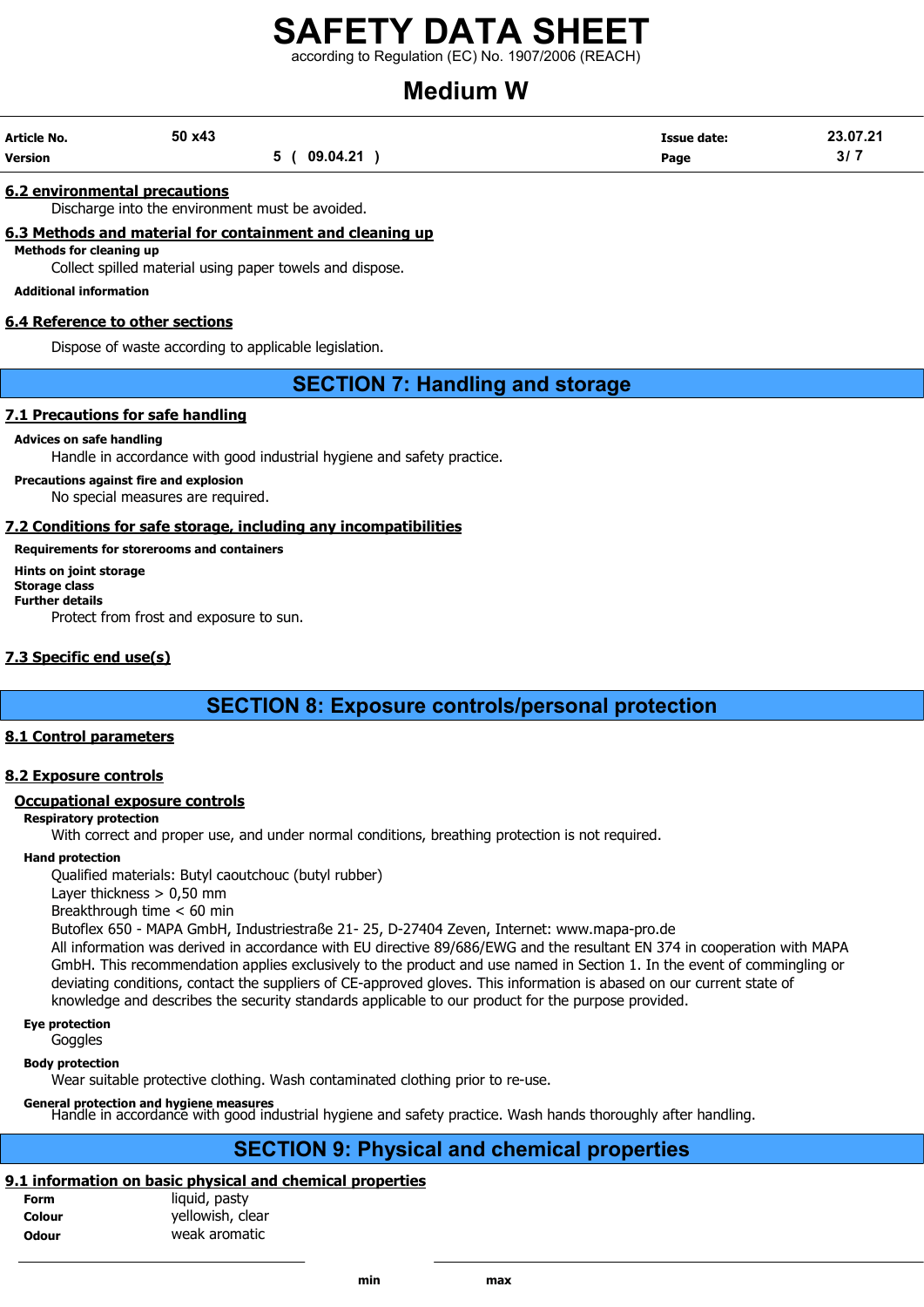according to Regulation (EC) No. 1907/2006 (REACH)

# Medium W

| Article No.<br><b>Version</b>                                                                                                                                                                                                                                                                | 50 x43 | 5 (<br>09.04.21) |                      |       | <b>Issue date:</b><br>Page | 23.07.21<br>4/7 |
|----------------------------------------------------------------------------------------------------------------------------------------------------------------------------------------------------------------------------------------------------------------------------------------------|--------|------------------|----------------------|-------|----------------------------|-----------------|
| Initial boiling point and<br>boiling range<br>Melting point/freezing point<br>Flash point/flash point range<br><b>Flammability</b><br><b>Ignition temperature</b><br><b>Auto-ignition temperature</b><br><b>Explosion limits</b><br><b>Refraction index</b><br><b>PH</b><br><b>Viscosity</b> |        | 50 mm $2/s$      | $60 \text{ mm}^2$ /s | 40 °C |                            |                 |
| <b>Viscosity</b><br>Vapour pressure<br><b>Density</b><br>Partition coefficient: n-octanol/water                                                                                                                                                                                              |        |                  | $0,98$ g/ml          | 20 °C |                            |                 |

Danger of explosion

## 9.2 Other information

## SECTION 10: Stability and reactivity

## 10.1 Reactivity

Product is stable under normal storage conditions.

## 10.2 Chemical stability

## 10.3 Possibility of hazardous reactions

## 10.4 Conditions to avoid

Protect from frost and exposure to sun.

## 10.5 Incompatible materials

strong oxidizing agents

## 10.6 Hazardous decomposition products

Hazardous vapours may form during fires.

SECTION 11: Toxicological information

## 11.1 Information on toxicological effects

Acute toxicity No data available In case of inhalation No data available After swallowing No data available

In case of skin contact

No data available

After eye contact No data available

## Practical experience

General remarks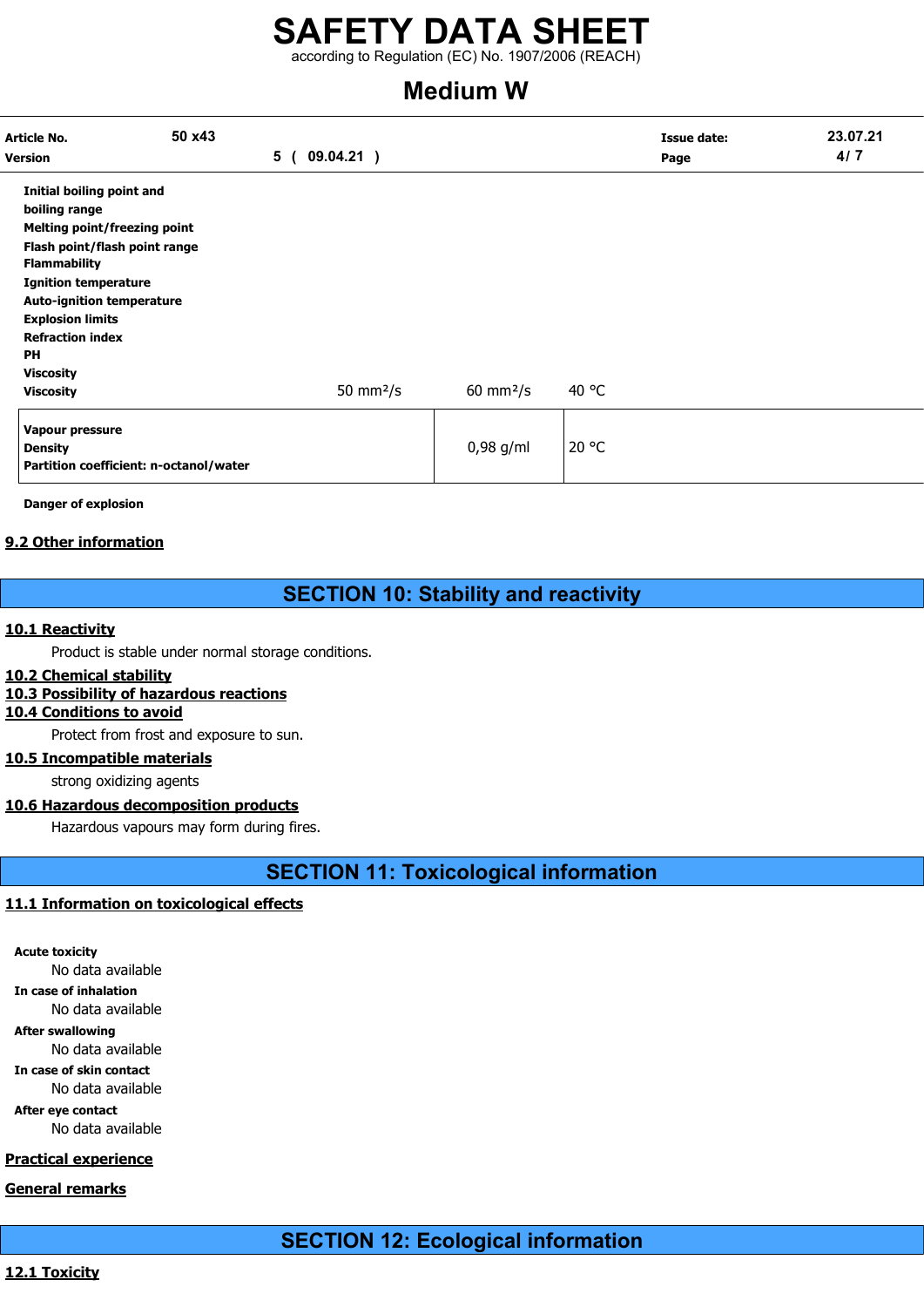## SAFETY DATA SHEET  $\frac{22}{12}$  according to Regulation (EC) No. 1907/2006 (REACH)

# Modium W

| <b>IVICUIUIII VV</b>                                                   |        |             |                                                                                                                  |                    |          |
|------------------------------------------------------------------------|--------|-------------|------------------------------------------------------------------------------------------------------------------|--------------------|----------|
| <b>Article No.</b>                                                     | 50 x43 |             |                                                                                                                  | <b>Issue date:</b> | 23.07.21 |
| <b>Version</b>                                                         |        | 5(09.04.21) |                                                                                                                  | Page               | 5/7      |
| <b>Aquatic toxicity</b><br>No data available                           |        |             |                                                                                                                  |                    |          |
| <b>Water Hazard Class</b>                                              | 1      |             |                                                                                                                  |                    |          |
| WGK catalog number<br><b>General information</b>                       |        |             |                                                                                                                  |                    |          |
| 12.2 Persistence and degradability                                     |        |             |                                                                                                                  |                    |          |
| <b>Further details</b><br>Product is partially biodegradable.          |        |             |                                                                                                                  |                    |          |
| Oxygen demand                                                          |        |             |                                                                                                                  |                    |          |
| 12.3 Bioaccumulative potential<br><b>Bioconcentration factor (BCF)</b> |        |             |                                                                                                                  |                    |          |
| Partition coefficient: n-octanol/water                                 |        |             |                                                                                                                  |                    |          |
| 12.4 Mobility in soil<br>No data available                             |        |             |                                                                                                                  |                    |          |
| 12.5 Results of PBT and vPvB assessment                                |        |             |                                                                                                                  |                    |          |
| No data available                                                      |        |             |                                                                                                                  |                    |          |
| 12.6 Other adverse effects                                             |        |             |                                                                                                                  |                    |          |
| <b>General information</b>                                             |        |             |                                                                                                                  |                    |          |
|                                                                        |        |             | <b>SECTION 13: Disposal considerations</b>                                                                       |                    |          |
| 13.1 Waste treatment methods                                           |        |             |                                                                                                                  |                    |          |
| <b>Product</b>                                                         |        |             |                                                                                                                  |                    |          |
| Waste key number                                                       |        |             |                                                                                                                  |                    |          |
| 080111<br><b>Recommendation</b>                                        |        |             | waste paint and varnish other than those mentioned in 08 01 11                                                   |                    |          |
| <b>Package</b><br>Waste key number<br><b>Recommendation</b>            |        |             | Non-contaminated packages may be recycled. Handle contaminated packages in the same way as the substance itself. |                    |          |
|                                                                        |        |             |                                                                                                                  |                    |          |

## Additional information

SECTION 14: Transport information

## 14.1 UN number

## 14.2 UN proper shipping name

ADR, ADN No dangerous good in sense of these transport regulations. IMDG, IATA

Danger releasing substance

## 14.3 Transport hazard class(es)

ADR, ADN IMDG IATA

## 14.4 Packing group

### 14.5 Environmental hazards

**Marine Pollutant - IMDG Marine Pollutant - ADN**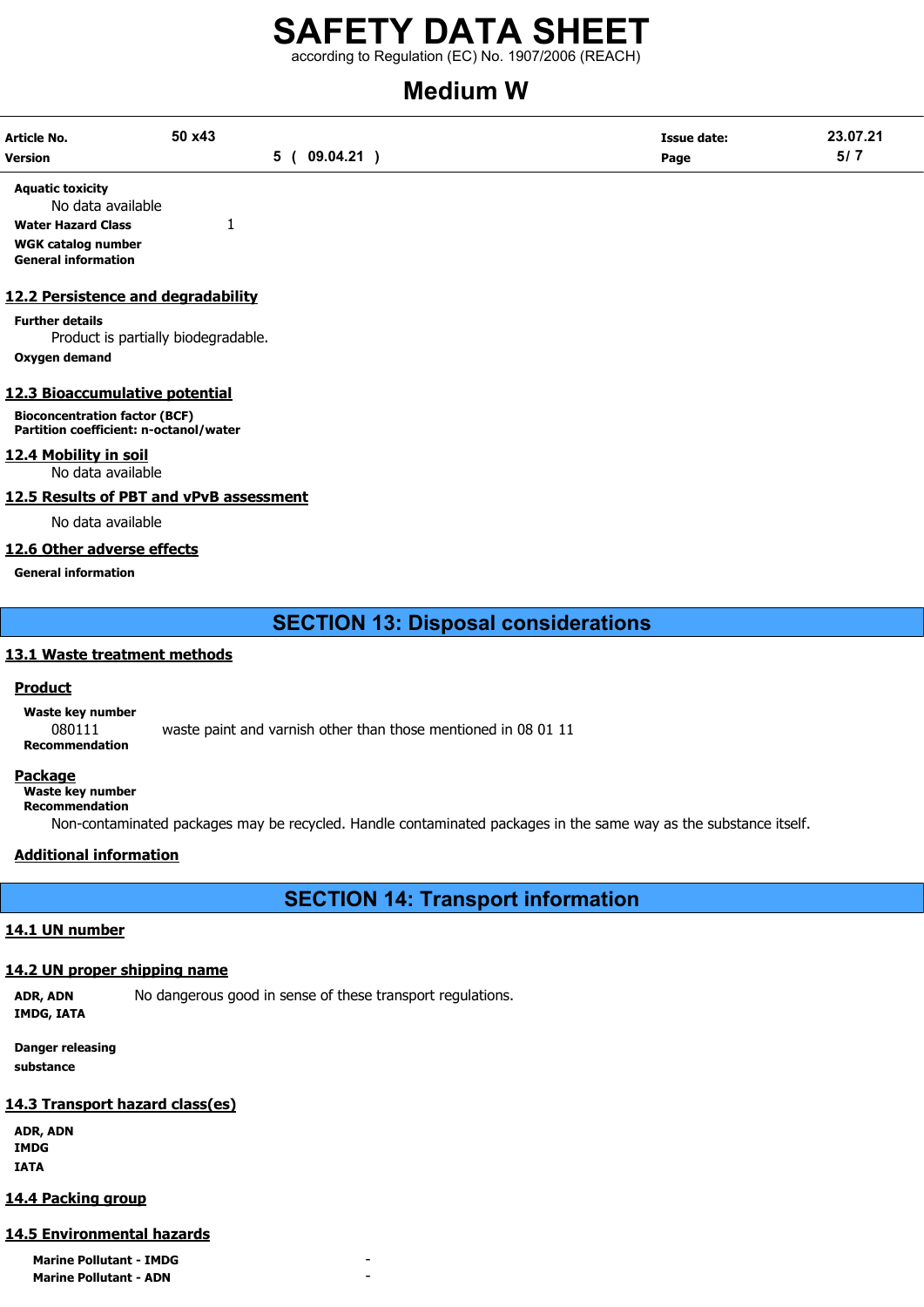according to Regulation (EC) No. 1907/2006 (REACH)

# Medium W

| Article No. | 50 x43 |              | <b>Issue date:</b> | 23.07.21 |
|-------------|--------|--------------|--------------------|----------|
| Version     |        | 5 ( 09.04.21 | Page               | 6/7      |

## 14.6 Special precautions for user

## Land transport (ADR/RID)

Code: ADR/RID Kemmler-number Hazard label ADR Limited quantities Package: Instructions Package: Special provisions Special provisions for packing together Portable tanks: Instructions Portable tanks: Special provisions Tank coding Tunnel restriction Remarks EQ Special provisions

## Sea transport (IMDG)

EmS Special provisions Limited quantities Package: Instructions Package: Special provisions IBC: Instructions IBC: Provisions Tank instructions IMO Tank instructions UN Tank instructions Special provisions Stowage and segregation Properties and observations Remarks EQ

## Air transport (IATA-DGR)

| Hazard                      |
|-----------------------------|
| Passenger                   |
| Passenger LQ                |
| Cargo                       |
| ERG                         |
| <b>Remarks</b>              |
| EQ                          |
| <b>Special Provisioning</b> |

## 14.7 Transport in bulk according to Annex II of MARPOL 73/78 and the IBC Code

No data available

## SECTION 15: Regulatory information

## 15.1 Safety, health and environmental regulations/legislation specific for the substance or mixture

## National regulations

## Europe

Contents of VOC [%] Contents of VOC [g/L] Further regulations, limitations and legal requirements

## **Germany**